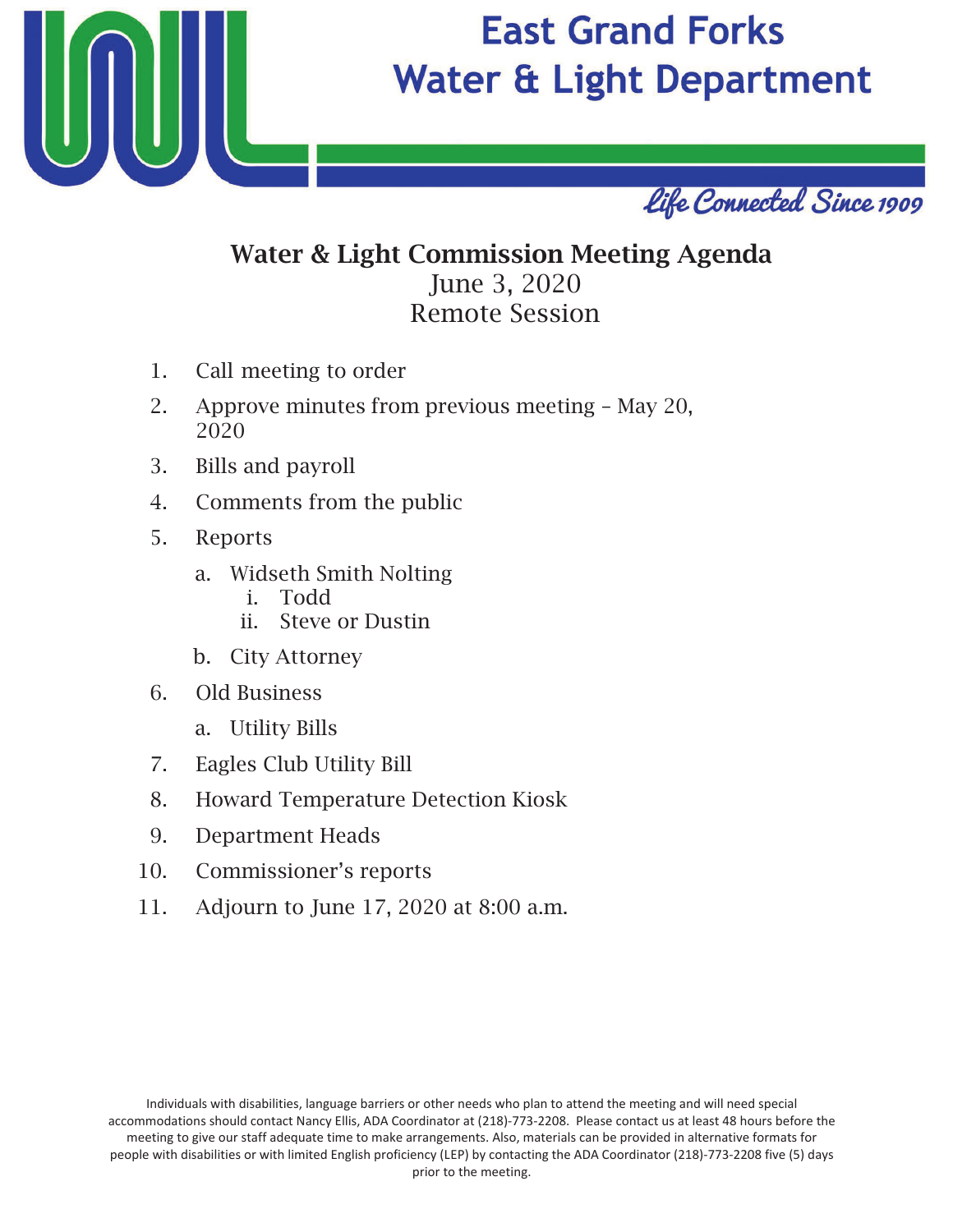Minutes of the regular meeting of the Water, Light, Power and Building Commission of the City of East Grand Forks, Minnesota held May 20, 2020 at 8:00 a.m held remotely due to the COVID19 virus pandemic and pursuant to MN Statutes 13D.02, 13D.021 and 13D.04. Present: Quirk, Grinde, Beauchamp, DeMers Absent: None

Also present: Keith Mykleseth, Ron Galstad, Brian Johnson, Jeff Olson, Todd Forster, Brianna Feil, Kevin Hatcher, Corey Thompson and Karla Anderson.

It was moved by Commissioner Beauchamp seconded by Commissioner Grinde that the minutes of the previous regular meeting of May 6, 2020 be approved as read. Voting Aye: Quirk, Grinde, Beauchamp, DeMers Voting Nay: None

It was moved by Commissioner Grinde seconded by Commissioner Beauchamp to authorize the Secretary to issue payment of the recommended bills and payroll in the amount of \$718,393.29. Voting Aye: Quirk, Grinde, Beauchamp, DeMers Voting Nay: None

It was moved by Commissioner Beauchamp seconded by Commissioner DeMers to adjourn at 8:20 a.m. to the next regular meeting on June 3, 2020 at 8:00 am to be held remotely due to the COVID19 virus and pursuant to MN Statutes 13D.02, 13D.021 and 13D.04. Voting Aye: Quirk, Grinde, Beauchamp, DeMers Voting Nay: None

> Lori Maloney **Secretary**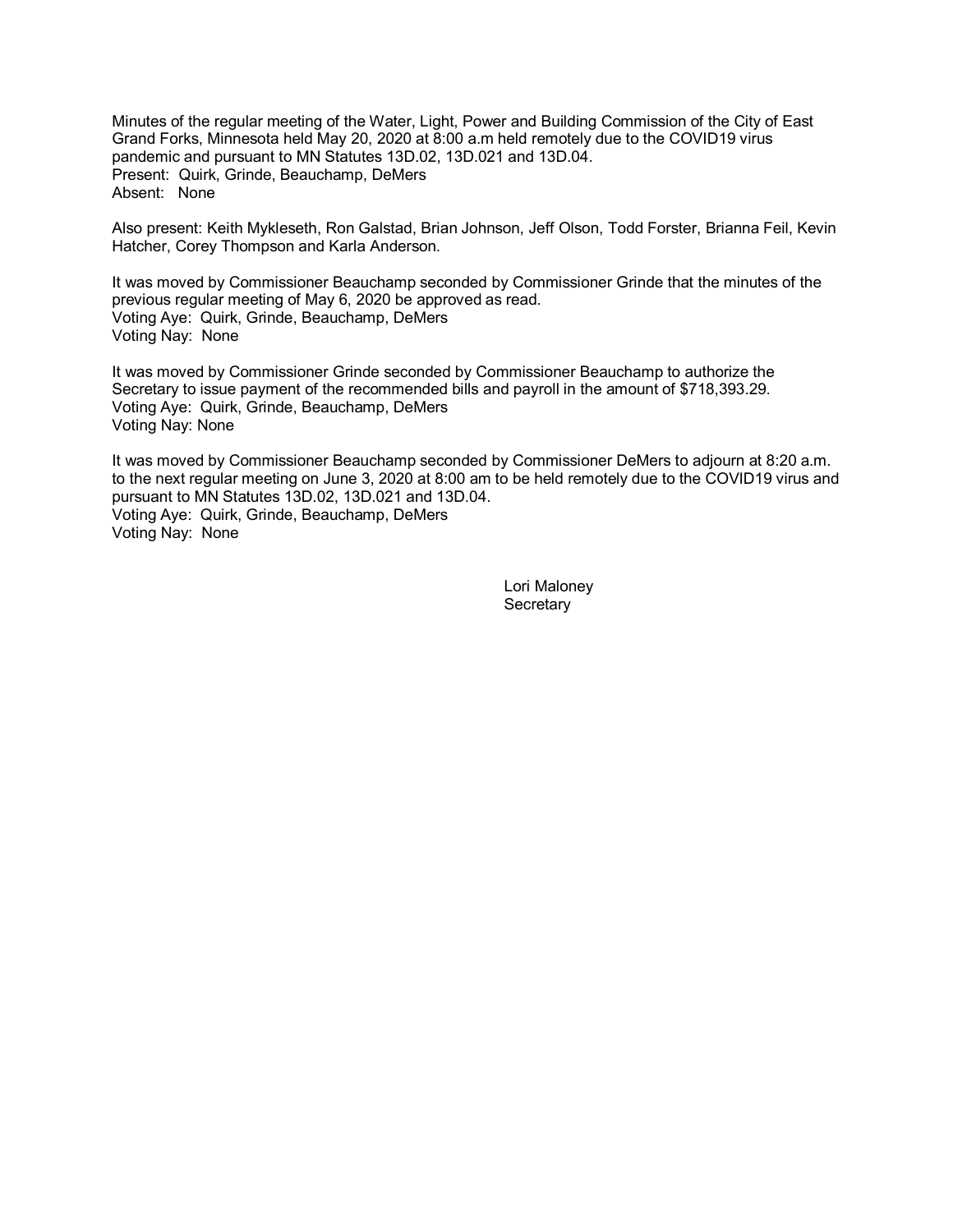## Accounts Payable

#### Check Register Totals Only

Printed: 6/1/2020 - 2:29 PM User: khatcher



P. O. Box 373 East Grand Forks, MN 56721 (218) 773-2483

| <b>Check</b> | <b>Date</b> | <b>Vendor No</b> | <b>Vendor Name</b>                  | <b>Amount</b> | <b>Voucher</b>   |
|--------------|-------------|------------------|-------------------------------------|---------------|------------------|
| 515738       | 06/03/2020  | <b>ACM502</b>    | Acme Electric Companies             | 3,231.32      | $\mathbf{0}$     |
| 515739       | 06/03/2020  | ADV501           | <b>Advanced Business Methods</b>    | 67.58         | $\boldsymbol{0}$ |
| 515740       | 06/03/2020  | <b>AME501</b>    | AmeriPride Services Inc             | 353.48        | $\boldsymbol{0}$ |
| 515741       | 06/03/2020  | <b>ARI500</b>    | <b>ARIN</b>                         | 150.00        | $\boldsymbol{0}$ |
| 515742       | 06/03/2020  | <b>BAT501</b>    | Batteries + Bulbs                   | 100.79        | $\boldsymbol{0}$ |
| 515743       | 06/03/2020  | <b>BUS501</b>    | <b>Business Essentials</b>          | 233.14        | $\boldsymbol{0}$ |
| 515744       | 06/03/2020  | <b>CAR505</b>    | Cariveau Concrete Construction      | 2,410.00      | $\boldsymbol{0}$ |
| 515745       | 06/03/2020  | <b>CUS502</b>    | <b>Custom Stripes</b>               | 95.00         | $\boldsymbol{0}$ |
| 515746       | 06/03/2020  | <b>DAK503</b>    | Dakota Mailing & Shipping Equip Inc | 574.47        | $\boldsymbol{0}$ |
| 515747       | 06/03/2020  | <b>DIA501</b>    | Diamond Cleaning Supply             | 208.65        | $\boldsymbol{0}$ |
| 515748       | 06/03/2020  | <b>DIG501</b>    | Digi Key Corp 590699                | 1,430.19      | $\boldsymbol{0}$ |
| 515749       | 06/03/2020  | <b>EGF501</b>    | <b>EGF City</b>                     | 100,973.33    | $\mathbf{0}$     |
| 515750       | 06/03/2020  | <b>EXP501</b>    | Exponent                            | 541.60        | $\mathbf{0}$     |
| 515751       | 06/03/2020  | <b>GFF501</b>    | GF Fire Equipment                   | 118.12        | $\mathbf{0}$     |
| 515752       | 06/03/2020  | <b>GFT501</b>    | GF Thur-O-Clean                     | 962.69        | $\mathbf{0}$     |
| 515753       | 06/03/2020  | <b>GRA505</b>    | Graymont (WI) LLC                   | 6,341.85      | $\boldsymbol{0}$ |
| 515754       | 06/03/2020  | <b>HOM501</b>    | Home of Economy                     | 112.60        | $\boldsymbol{0}$ |
| 515755       | 06/03/2020  | <b>INT503</b>    | Integrated Process Solutions Inc    | 898.99        | $\boldsymbol{0}$ |
| 515756       | 06/03/2020  | UB*01083         | Devin S Kleive                      | 174.71        | $\boldsymbol{0}$ |
| 515757       | 06/03/2020  | LOC501           | Locators & Supplies Inc             | 864.98        | $\boldsymbol{0}$ |
| 515758       | 06/03/2020  | <b>LUN501</b>    | Lunseth Plumbing & Heating          | 3,541.55      | $\boldsymbol{0}$ |
| 515759       | 06/03/2020  | <b>MDH501</b>    | MN Dept of Health (MDH)             | 7,105.00      | $\boldsymbol{0}$ |
| 515760       | 06/03/2020  | UB*01082         | Willie R Nikunen                    | 56.99         | $\boldsymbol{0}$ |
| 515761       | 06/03/2020  | <b>ORE501</b>    | O'Reilly Auto Parts                 | 37.83         | $\boldsymbol{0}$ |
| 515762       | 06/03/2020  | <b>OFF500</b>    | Office Depot                        | 183.06        | $\mathbf{0}$     |
| 515763       | 06/03/2020  | <b>POW501</b>    | Power Equipment Shop                | 67.58         | $\mathbf{0}$     |
| 515764       | 06/03/2020  | <b>RIV501</b>    | Rivard's Turf & Forage              | 294.00        | $\mathbf{0}$     |
| 515765       | 06/03/2020  | <b>RMB500</b>    | RMB Environmental Laboratories, Inc | 125.00        | $\boldsymbol{0}$ |
| 515766       | 06/03/2020  | <b>SAC561</b>    | <b>Steve Sackett</b>                | 200.00        | $\boldsymbol{0}$ |
| 515767       | 06/03/2020  | <b>STU501</b>    | Stuart C Irby Co                    | 33,553.99     | $\boldsymbol{0}$ |
| 515768       | 06/03/2020  | <b>TOS502</b>    | Toshiba Financial Services          | 643.75        | $\boldsymbol{0}$ |
| 515769       | 06/03/2020  | <b>USB502</b>    | US Bank Corporate Payment Systems   | 3,117.35      | $\boldsymbol{0}$ |
| 515770       | 06/03/2020  | <b>USP501</b>    | <b>US Postal Service</b>            | 148.00        | $\boldsymbol{0}$ |
| 515771       | 06/03/2020  | <b>WAT501</b>    | Water & Light Department            | 11,661.71     | $\boldsymbol{0}$ |
| 515772       | 06/03/2020  | <b>WID501</b>    | Widseth Smith Nolting & Assoc Inc   | 17,270.59     | $\boldsymbol{0}$ |
| 515773       | 06/03/2020  | <b>XCE501</b>    | Xcel Energy                         | 189.62        | $\mathbf{0}$     |

Check Total: 198,039.51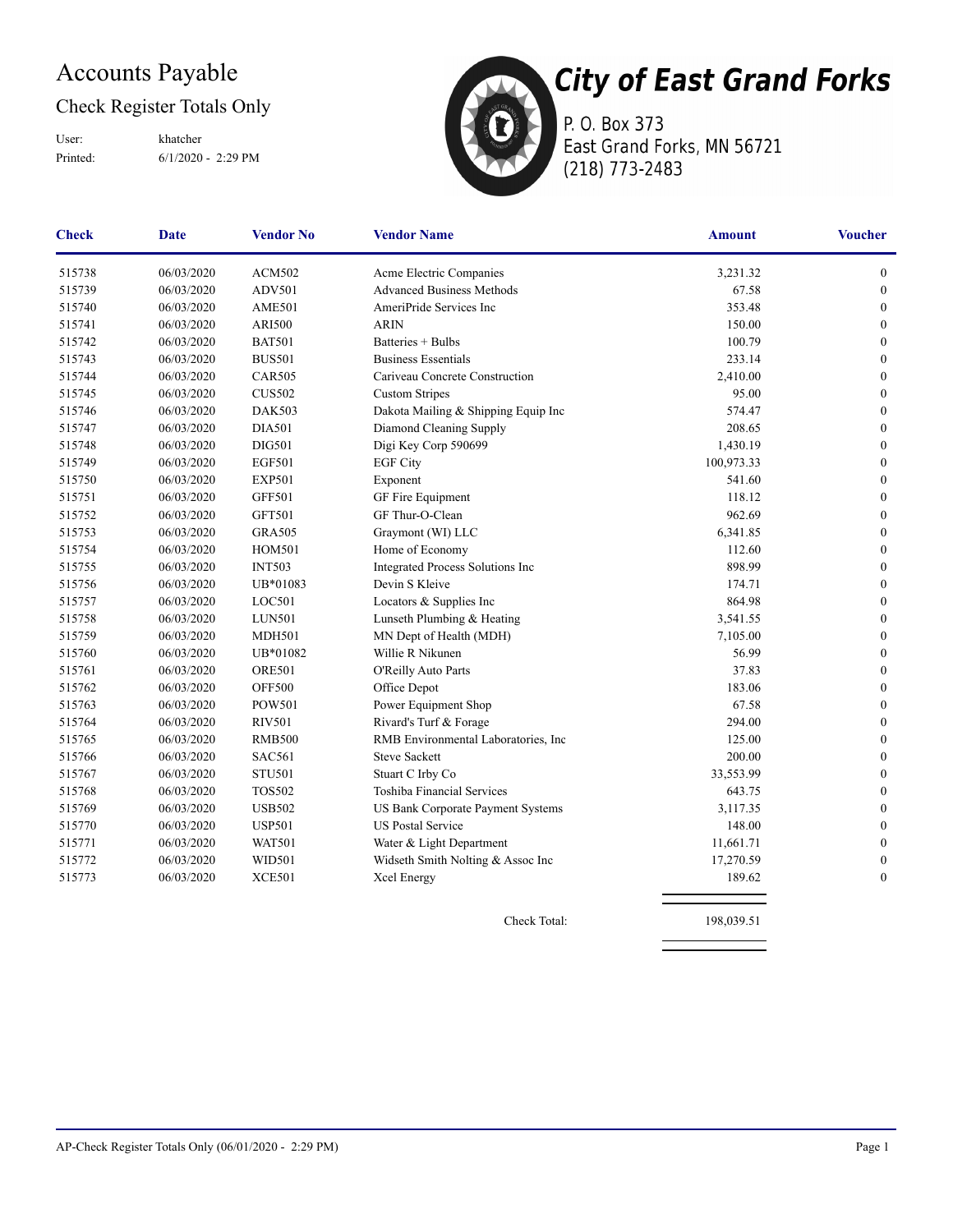| ğ<br>Š<br>ξ<br>Ë<br>ċ<br>٤<br>ģ |
|---------------------------------|
|                                 |

# Transaction Detail - Summary **Transaction Detail - Summary**

| 05/06/2020<br>04/22/2020                                     |                                                                    | 02/08/2020<br>0202/5050                                    | Name: KEVIN HATCHER Account Number: **0.143 Optional 1: | 02/05/2020                   | 05/04/2020                   |                                                                     |              | 0202/12020                                      | 05/20/2020                | 0202/61/90                              | 04/24/2020                          | Name: BAIANAN N FILI                              | <b>Trans Date</b>                        |
|--------------------------------------------------------------|--------------------------------------------------------------------|------------------------------------------------------------|---------------------------------------------------------|------------------------------|------------------------------|---------------------------------------------------------------------|--------------|-------------------------------------------------|---------------------------|-----------------------------------------|-------------------------------------|---------------------------------------------------|------------------------------------------|
| 0202/2020<br>04/23/2020                                      |                                                                    | 0208/2020<br>05/06/2020                                    |                                                         | 0208/2020                    | 05/05/2020                   |                                                                     |              | 05/22/2020                                      | 02/21/2020                | 02/20/2020                              | 0202/74/20                          |                                                   | Date<br>Posting                          |
| 167042<br>167042                                             |                                                                    | 240498<br>86+042                                           |                                                         | 240491                       | 167042                       |                                                                     |              | 240500                                          | 240498                    | 167042                                  | 16+045                              |                                                   | <b>MCCG</b><br>Code                      |
| 6668<br>6668                                                 |                                                                    | 7311<br>7311                                               |                                                         | 6668                         | 6668                         |                                                                     |              | 6699                                            | 7338                      | 8398                                    | 8398                                |                                                   | MCC                                      |
| <b>PROFESSIONAL SERVICES</b><br><b>PROFESSIONAL SERVICES</b> | Name: BRIAN JOHNSON Account Number: **2647 Optional 1: Optional 2: | <b>ADVERTISING SERVICES</b><br><b>ADVERTISING SERVICES</b> | Optional 2:                                             | <b>PROFESSIONAL SERVICES</b> | <b>PROFESSIONAL SERVICES</b> | Name: TODD GRABANSKI Account Number: **6344 Optional 1: Optional 2: |              | MISCELLANEOUS<br>APPAREL<br><b>REPRODUCTION</b> | QUICK COPY &              | CHARITABLE/SOCIAL<br><b>SERVICE</b>     | CHARITABLE/SOCIAL<br><b>SERVICE</b> | Account Number: **8731 Optional 1:<br>Optional 2: | Description<br>Category Code<br>Merchant |
| SQ *INTEGRITY SHIPPING<br>SQ *INTEGRITY SHIPP<br>∞           | Lost/Stolen Account:                                               | FACEBK LBZMLT28E2<br>FACEBK P5ZCLS27E2                     | Lost/Stolen Account: **3325                             | SQ *INTEGRITY SHIPP          | SQ *INTEGRITY SHIPP          | Lost/Stolen Account:                                                | PROMOTIONS L | IN *PROBITAS                                    | FEDEX OFFIC6100006106     | <b>AMER PUBLIC POWER</b><br><b>ASSO</b> | AMER PUBLIC POWER<br><b>ASSO</b>    | Lost/Stolen Account:                              | Name<br><b>Merchant</b>                  |
| 증<br>$\overline{5}$                                          | Replacement Ac<br>count:                                           | δĄ<br>δA                                                   | Replacement Account:                                    | 증                            | 증                            | Replacement Account:                                                |              | 증                                               | 좀                         | ⋚                                       | ⋚                                   | Replacement Acc<br>:une                           | State/Province<br><b>Merchant</b>        |
| 800429876<br>800429876                                       | Billing Type: Centrally Billed Account                             |                                                            | Billing Type: Centrally Billed Account                  | 800429876                    | 800429876                    | Billing Type: Centrally Billed Account                              |              | 969062069                                       | 770433330                 | 530026315                               | 530026315<br>↔                      | Billing Type: Centrally Billed Account            | Number (TIN)<br>Taxpayer ID              |
| 13.39<br>12.64                                               |                                                                    | 75.00<br>/89                                               |                                                         | 35.35                        | 17.14                        |                                                                     |              | 261.25                                          | 80.12                     | 400.00                                  | 295.00                              |                                                   | <b>Amount</b><br>Trans                   |
| <b>Memo</b><br><b>Memo</b>                                   |                                                                    | <b>Memo</b><br><b>Memo</b>                                 |                                                         | <b>Memo</b>                  | <b>Memo</b>                  |                                                                     |              | <b>Memo</b>                                     | <b>Memo</b>               | <b>Memo</b>                             | <b>Memo</b>                         |                                                   | <b>Type</b><br>Posting                   |
| N<br>02211529215091730<br>XLPTHA2QR5ECGAVA                   |                                                                    | 420429000200589<br>420429000200589                         |                                                         | 꼰<br>ZIE EN3ISBVPOZPSGI      | TQJGUY9TDONRNWN              |                                                                     |              | 80422                                           | <b>COVERS</b>             | AK0A7E720E72                            | AF0A2D41904B                        |                                                   | Purchase ID                              |
| Not Reviewed<br>Not Reviewed                                 |                                                                    | Not Reviewed<br>Not Reviewed                               |                                                         | Not Reviewed                 | Not Reviewed                 |                                                                     |              | Not Reviewed                                    | Not Reviewed              | Not Reviewed                            | Not Reviewed                        |                                                   | <b>Trans Status</b>                      |
| $\overline{5}$<br>$\mathsf{K}_{\mathsf{D}}$                  |                                                                    | $\frac{2}{\sigma}$<br>ξ                                    |                                                         | ξ                            | ξ                            |                                                                     |              | š                                               | $\mathop{\rm g}\nolimits$ | $\frac{2}{\sigma}$                      | ξ                                   |                                                   | <b>Disputed Status</b>                   |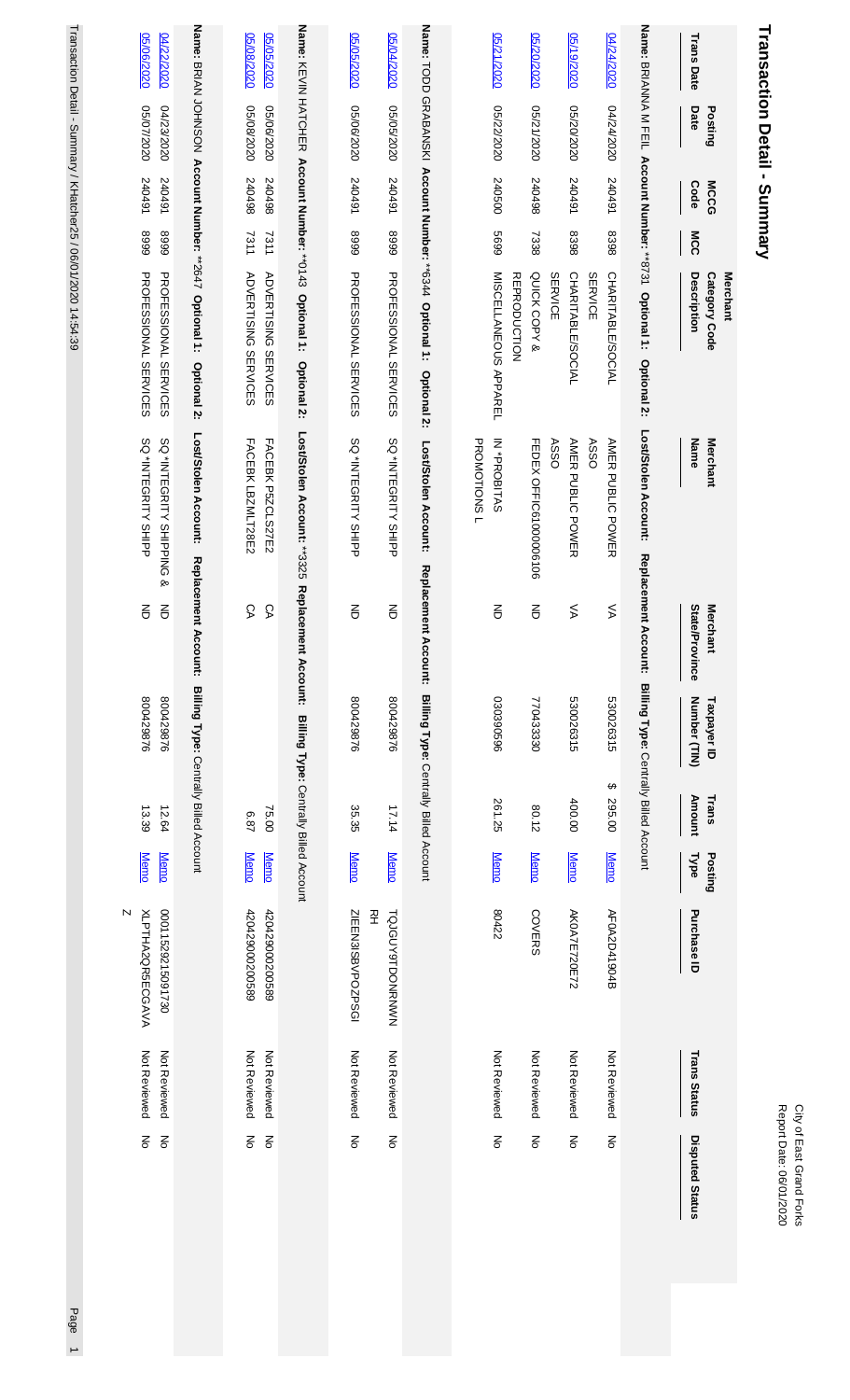# Transaction Detail - Summary **Transaction Detail - Summary**

|                                                                 | 0202/27/2020          |                                                                     | 02/20/2020                               | 02/02/2020<br>05/01/2020                                  |                                                                    | 02/21/2020<br>0207/2020                                      | 04/28/2020                               |                                                                  | 04/21/2020             |                                                                 | <b>Trans Date</b>                        |
|-----------------------------------------------------------------|-----------------------|---------------------------------------------------------------------|------------------------------------------|-----------------------------------------------------------|--------------------------------------------------------------------|--------------------------------------------------------------|------------------------------------------|------------------------------------------------------------------|------------------------|-----------------------------------------------------------------|------------------------------------------|
|                                                                 | 0202/62/20            |                                                                     | 0202/12020                               | 0207/04/2020<br>0204/2020                                 |                                                                    | 02/22/2020<br>05/08/2020                                     | 0202/62/20                               |                                                                  | 04/23/2020             |                                                                 | Date<br>Posting                          |
|                                                                 | 240507                |                                                                     | 240498                                   | 240507<br>66+0+2                                          |                                                                    | 240507<br>240507                                             | 240498                                   |                                                                  | 240500                 |                                                                 | Code<br><b>MCCG</b>                      |
|                                                                 | 5045                  |                                                                     | 8969                                     | 5411<br><b>5942</b>                                       |                                                                    | 5047<br>5085                                                 | 7399                                     |                                                                  | 7216                   |                                                                 | MCC                                      |
| Transaction Detail - Summary / KHatcher25 / 06/01/2020 14:54:39 | WHOLE SALE COMPUTERS/ | Name: COREY THOMPSON Account Number: **9747 Optional 1: Optional 2: | <b>CONTINUITY</b><br><b>SUBSCRIPTION</b> | <b>GROCERY</b><br>BOOK STORES<br><b>STORES, SUPERMARK</b> | Name: MAREN SWINGEN Account Number: **9812 Optional 1: Optional 2: | WHOLSALE INDUST SUPP<br>WHOLE SALE MED/DENTAL                | <b>BUSINESS SERVICES</b><br><b>OTHER</b> | Name: RAY RAKOCZY Account Number: **5668 Optional 1: Optional 2: | DRY CLEANERS           | Name: JEFF OLSON Account Number: **9754 Optional 1: Optional 2: | Merchant<br>Description<br>Category Code |
|                                                                 | <b>TRIMBLE INC</b>    | Lost/Stolen Account:                                                | AMAZON PRIME*M711C9011<br><b>NZWY</b>    | AMAZON.COM*JR4Z47LL3<br><b>HUGOS#5</b>                    | Lost/Stolen Account:                                               | <b>MANUFACTU</b><br>INDIAN SPRINGS<br>INDIAN SPRINGS MANUFAC | THE UPS STORE 1609                       | Lost/Stolen Account:                                             | C & R CLEANERS - NORTH | Lost/Stolen Account:                                            | <b>Merchant</b><br>Name                  |
|                                                                 | СA                    | <b>Replacement</b>                                                  | ŠХ                                       | ŠХ<br>$\frac{z}{z}$                                       | Replacement Account: Billing Type: Centrally Billed Account        | ₹<br>₹                                                       | $\overline{5}$                           | Replacement Account: Billing Type: Centrally Billed Account      | 증                      | Replacement Account:                                            | <b>Merchant</b><br>State/Province        |
|                                                                 | 242802192             | Account: Billing Type: Centrally Billed Account                     | 911986545                                | 911986545<br>450273731                                    |                                                                    | 150597640<br>150597640                                       | 450421445                                |                                                                  | 450320057              | Billing Type: Centrally Billed Account                          | Number (TIN)<br>Taxpayer ID              |
|                                                                 | 400.00                |                                                                     | 128.67                                   | 172.02<br>5.34                                            |                                                                    | 1,268.00<br>(225.00)                                         | 72.09                                    |                                                                  | ↔<br>30.90             |                                                                 | Trans<br>Amount                          |
|                                                                 | <b>Memo</b>           |                                                                     | <b>Memo</b>                              | <b>Memo</b><br><b>Memo</b>                                |                                                                    | <b>Memo</b><br><b>Memo</b>                                   | <b>Memo</b>                              |                                                                  | <b>Memo</b>            |                                                                 | Posting<br><b>Type</b>                   |
|                                                                 | 4576567               |                                                                     | D01-4361341-33506                        | 6455572<br>06884680004VPRY702<br>111-1508081-79402        |                                                                    | 320605349<br>00521072<br>18000                               | 606820                                   |                                                                  |                        |                                                                 | Purchase ID                              |
|                                                                 | Not Reviewed          |                                                                     | Not Reviewed                             | Not Reviewed<br>Not Reviewed                              |                                                                    | Not Reviewed<br>Not Reviewed                                 | Not Reviewed                             |                                                                  | Not Reviewed           |                                                                 | <b>Trans Status</b>                      |
|                                                                 | ξ                     |                                                                     | š                                        | ξ<br>ξ                                                    |                                                                    | š<br>$\stackrel{\textstyle >}{\textstyle \circ}$             | ξ                                        |                                                                  | ξ                      |                                                                 | <b>Disputed Status</b>                   |
| Page                                                            |                       |                                                                     |                                          |                                                           |                                                                    |                                                              |                                          |                                                                  |                        |                                                                 |                                          |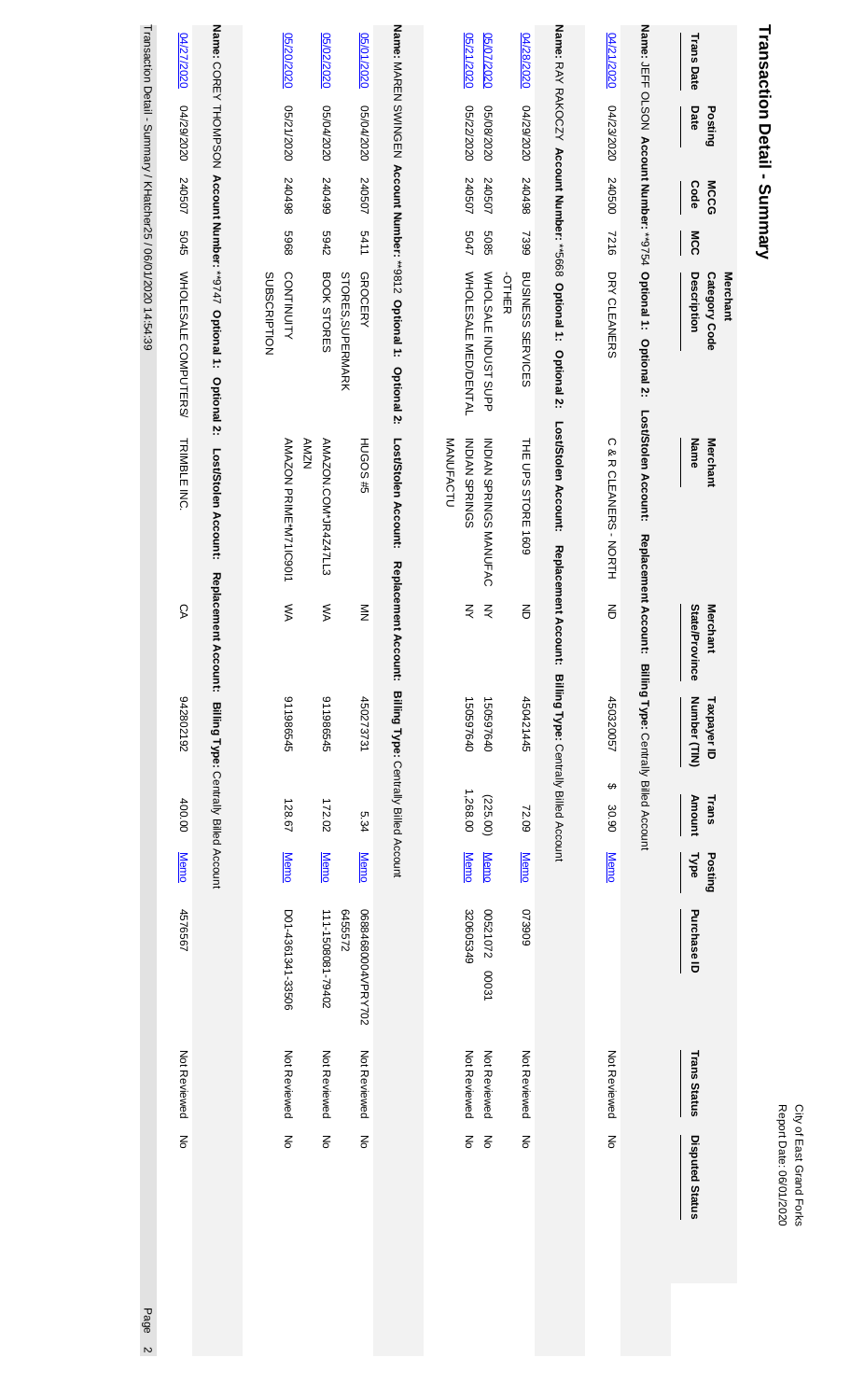## City of East Grand Forks<br>Report Date: 06/01/2020 Report Date: 06/01/2020 City of East Grand Forks

# Transaction Detail - Summary **Transaction Detail - Summary**

| <b>Total Number of Records:</b> |              |                                                         | <b>Trans Date</b>                   |                 |
|---------------------------------|--------------|---------------------------------------------------------|-------------------------------------|-----------------|
|                                 |              |                                                         | <b>Date</b>                         | Posting         |
| $\vec{6}$                       |              |                                                         | Code                                | <b>MCCG</b>     |
|                                 |              |                                                         | <b>MCC</b>                          |                 |
|                                 | <b>OTHER</b> | 05/03/2020 05/04/2020 24049 2404/2020 DDSINESS SERVICES | Description<br><b>Category Code</b> | <b>Merchant</b> |
|                                 |              | AMAZON WEB SERVICES                                     | Name                                | Merchant        |
|                                 |              | ŠХ                                                      | State/Province                      | <b>Merchant</b> |
|                                 |              | 204938068                                               | Number (TIN)<br>Taxpayer ID         |                 |
|                                 |              | \$ 68.57                                                | <b>Amount</b>                       |                 |
|                                 |              |                                                         | Trans<br><b>Trans</b>               |                 |
|                                 |              | Memo 298838713                                          | Type Purchase ID                    |                 |
|                                 |              | Not Reviewed No                                         |                                     |                 |
|                                 |              |                                                         | Trans Status Disputed Status        |                 |
|                                 |              |                                                         |                                     |                 |

**Total**

**\$3,117.35**

End of Report

End of Report

Transaction Detail - Summary / KHatcher25 / 06/01/2020 14:54:39 Transaction Detail - *S*ummary / KHatcher257 06/01/2020 14:54:39 Page 31:01:45:54:39 Page 32:020 14:54:39 Page 3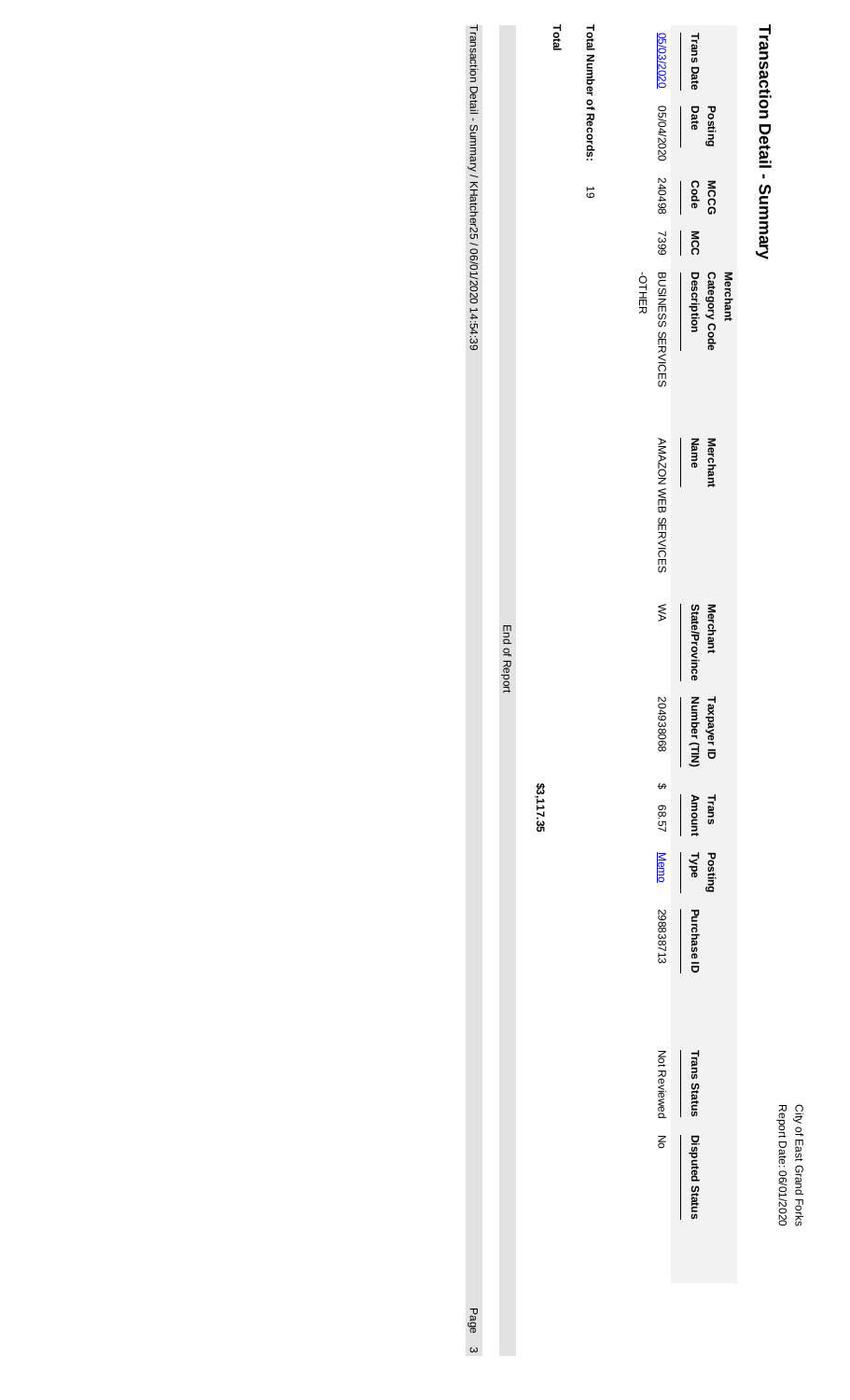### **Rebates 6-3-20**

| AC Tune Up                              | Holweger       | \$<br>60.00  |
|-----------------------------------------|----------------|--------------|
| AC Tune Up                              | Hayes          | \$<br>60.00  |
| AC Tune Up                              | Schumacher     | \$<br>60.00  |
| <b>AC Tune Up</b>                       | Lovcik         | \$<br>60.00  |
| AC Tune Up                              | Kuzel          | \$<br>60.00  |
| <b>Dishwasher</b>                       | Mykleseth      | \$<br>50.00  |
| <b>ECM</b>                              | Grassel        | \$<br>150.00 |
| <b>LED Bulbs</b>                        | Erickson       | \$<br>15.80  |
| Recycle                                 | Kotrba         | \$<br>50.00  |
| Refrigerator                            | Hanson         | \$<br>75.00  |
| Refrigerator/Dishwasher/Top Load Washer | <b>Sackett</b> | \$200.00     |
| <b>Total</b>                            |                | \$840.80     |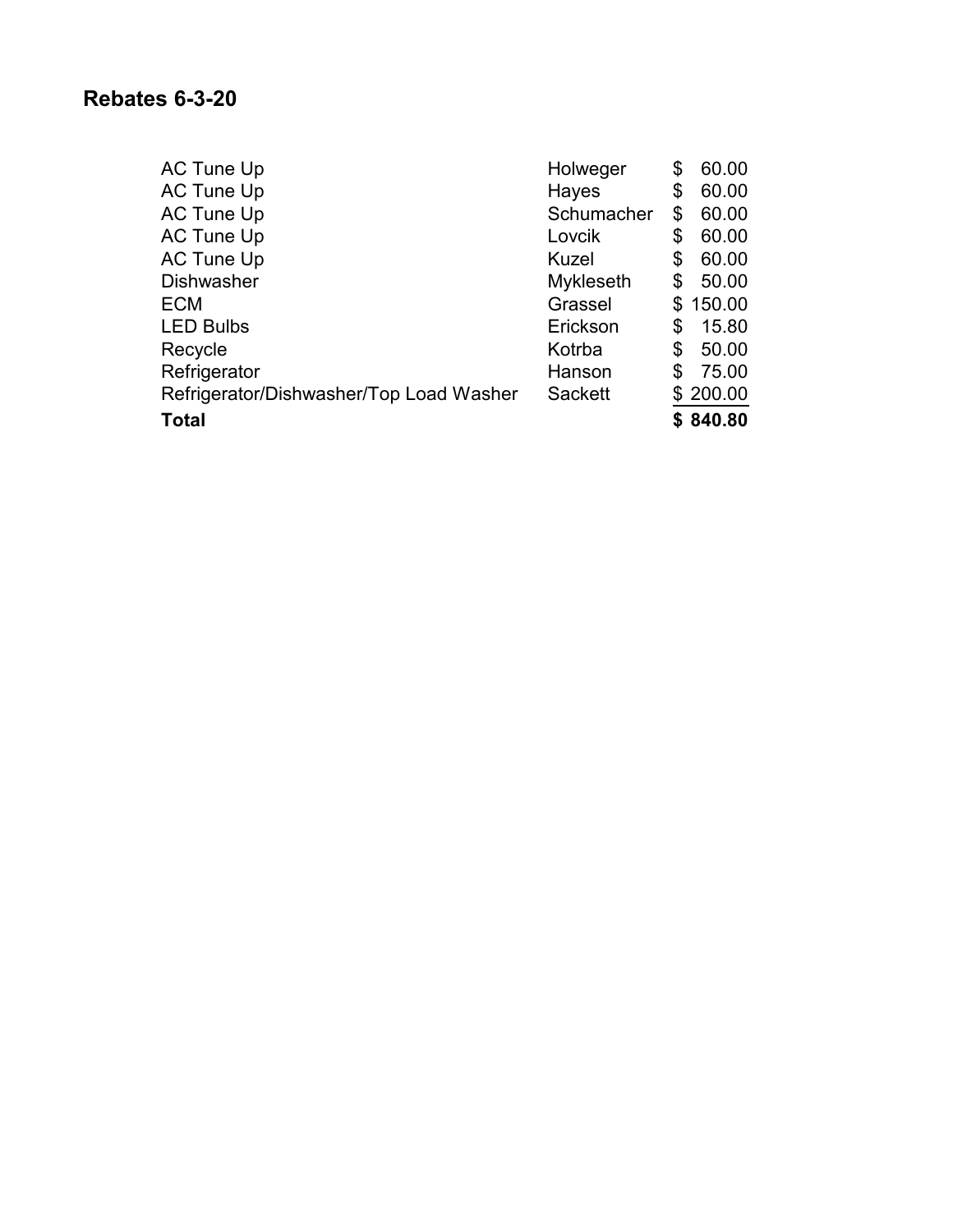## **Request for Water and Light Commission Action**

Date:  $\frac{5}{28/2020}$ To: From: om: Gary Shields/ Eagles Club Trustee  $RE:$ Water & Light Commissioners past due bill

#### **Background:**

looking to update Water and Light Commission on the current status of the East Grand Forks Eagles Club. The club is under new leadership and has been refinanced by Soaring Eagles LLC. A private group who offered to refinance the building and deed it back to the Eagles Club. We feel the Eagles club is a vital part of East Grand Forks. The intent of appearing before the commission is to discuss the outstanding debt.

#### Recommendation:

Try to resolve past due debt.